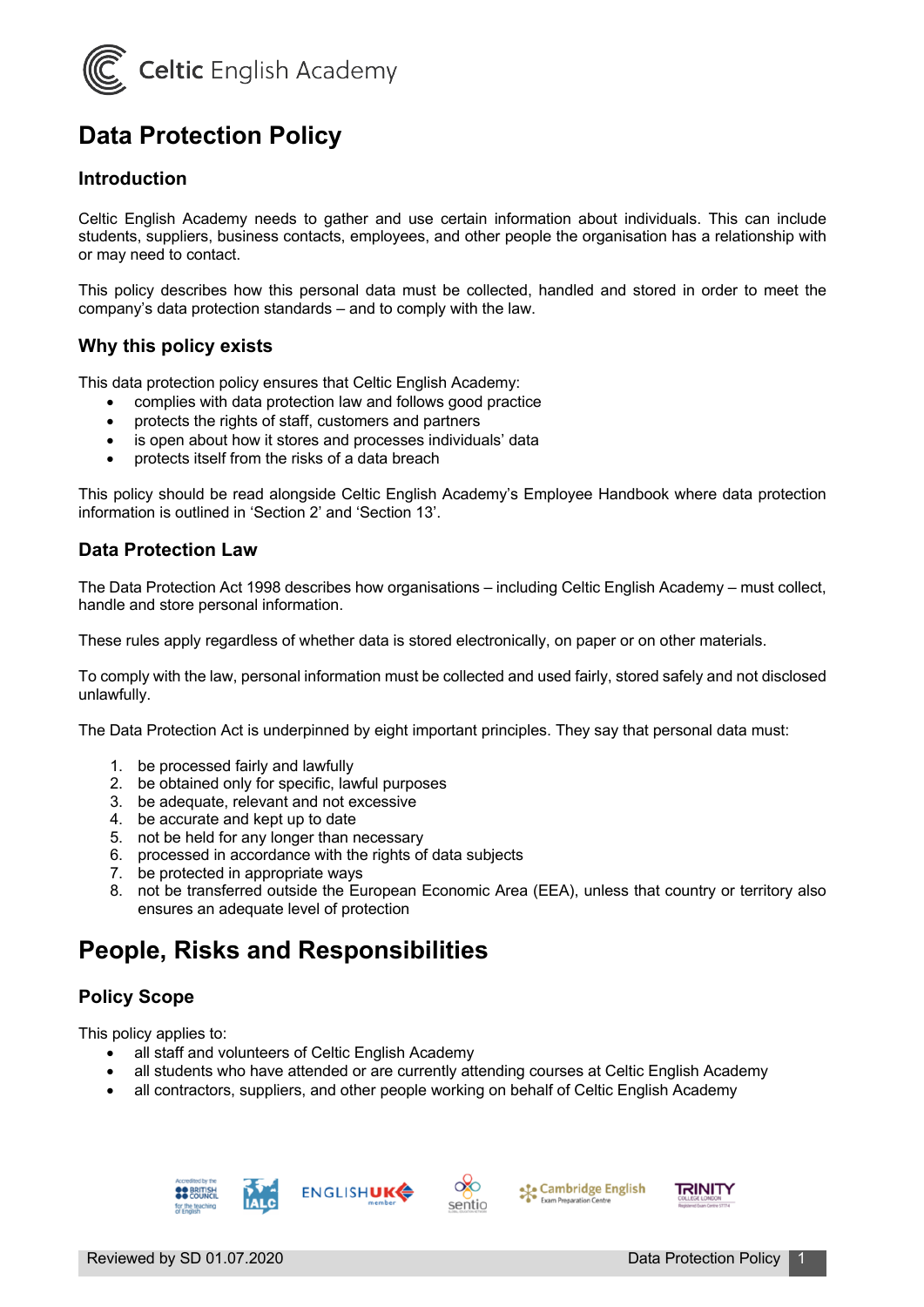

all buildings rented or owned by Celtic English Academy

It applies to all personal data that the company holds relating to identifiable individuals, even if that information technically falls outside of the Data Protection Act 1998.

This can include:

- names of individuals
- postal addresses
- email addresses
- telephone numbers
- any other information relating to individuals

#### **Data Protection Risks**

This policy helps protect Celtic English Academy from some very real data security risks, including:

- **Breaches of confidentiality.** For instance, information being given out inappropriately.
- **Failing to offer choice**. For instance, all individuals should be free to choose how the company uses data relating to them. A consent form will be given at the time of employment.
- **Reputational damage.** For instance, the company could suffer if anyone successfully gained access illegally to sensitive data.

#### **Responsibilities**

Everyone who works for or with Celtic English Academy has some responsibility for ensuring data is collected, stored and handled appropriately.

Each team that handles personal data must ensure that it is handled and processed in line with this policy and data protection principles.

However, these people have key areas of responsibility:

- The Directors are ultimately responsible for ensuring Celtic English Academy meets its legal obligations.
- The Staff Development Officer is responsible for:
	- Keeping the board updated about data protection responsibilities, risks and issues.<br>○ Reviewing all data protection procedures and related policies on an annual basis.
	- Reviewing all data protection procedures and related policies on an annual basis.
	-
	- o Arranging data protection training and advice for the people covered by this policy.<br> **Combination Antical Protection questions from staff and anvone else covered by this nolimate** Handling data protection questions from staff and anyone else covered by this policy.
	- $\circ$  Dealing with requests from individuals to see the data Celtic English Academy holds on them (also called 'subject access requests').
	- $\circ$  Checking and approving any contracts or agreements with third parties that may handle the company's sensitive data.
	- $\circ$  Ensuring all systems, services and equipment used for storing data meet acceptable security standards.
	- o Evaluating any third-party services the company is considering using to store or process data. For instance, cloud computing (i.e. Google Drive) and student management (i.e. Fidelo) services.
- An outsourced IT Service, Capital Network Solutions, is responsible for:
	- $\circ$  Performing regular checks and scans to ensure security hardware and software is functioning properly, including anti-virus and malware software.
	- o Maintaining networking equipment including all firewalls and routers.







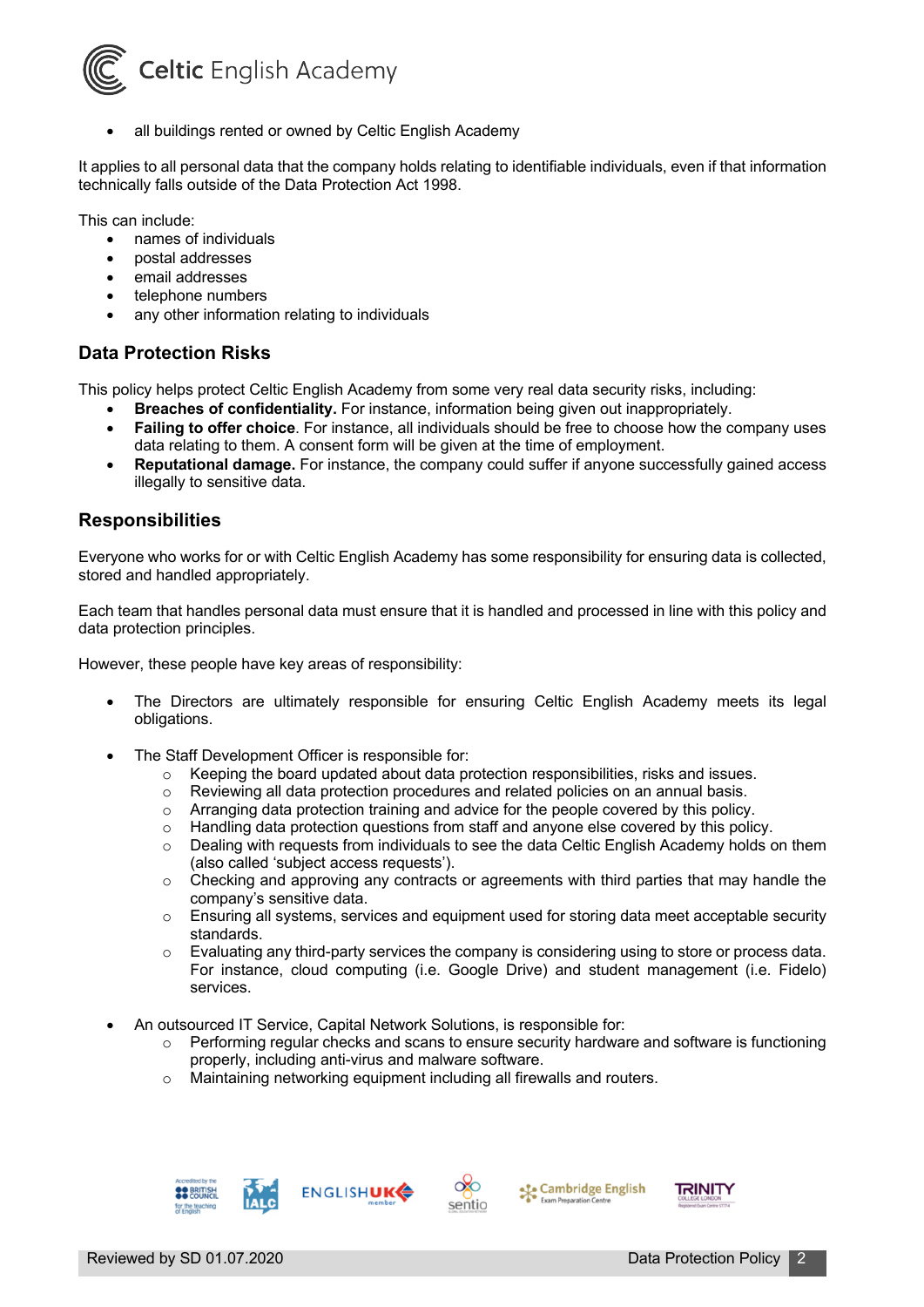

- $\circ$  Providing a general IT service to all staff (i.e. answering questions related to Data Protection, supporting them when IT issues arise, fixing machines as needed and so on).
- The Chief Executive Officer, Shoko Doherty, is responsible for:
	- $\circ$  Approving any data protection statements attached to communications, such as emails and letters.
	- o Addressing any data protection queries from journalists or media outlets like newspapers.
	- $\circ$  Where necessary, working with other staff to ensure marketing initiatives abide by data protection principles.

# **General Staff Guidelines**

- The only people able to access data covered by this policy should be those who **need it for their work.**
- **Data should not be shared informally.** When access to confidential information is required, employees can request it from their line managers.
- **Celtic English Academy will provide training** to all employees to help them understand their responsibilities when handling data.
- Employees should **keep all data secure** by taking sensible precautions and following the guidelines below.
- In particular, **strong passwords must be used**, and they must never be shared unless requested, for a specific purpose, by one of the Directors or by a line manager. For instance, hot-desking in the Academic Office may mean that teachers need to share their passwords with managers.
- Personal data **should not be disclosed** to unauthorised people, either within the company or externally. See the **Identity Verification Procedure** document.
- Data should be **reviewed every six months and updated** if it is found to be out of date. If no longer required, it should be deleted and disposed of securely. **As a rule, no data should be kept for more than 5 years without a valid reason.** See the **Records Retention Schedule** document.
- Employees **should request help** from their line manager or the Staff Development Officer if they are unsure about any aspect of data protection.

# **Data Storage**

These rules describe how and where data should be safely stored. Questions about storing data safely can be directed to the IT management company.

When data is **stored on paper**, it should be kept in a secure place where unauthorised people cannot see it. For instance, HR files must be kept in a locked drawer/cabinet so that no unauthorised member of staff can gain access.

These guidelines also apply to data that is usually stored electronically, but has been printed out for some reason:





```
Cambridge English
```
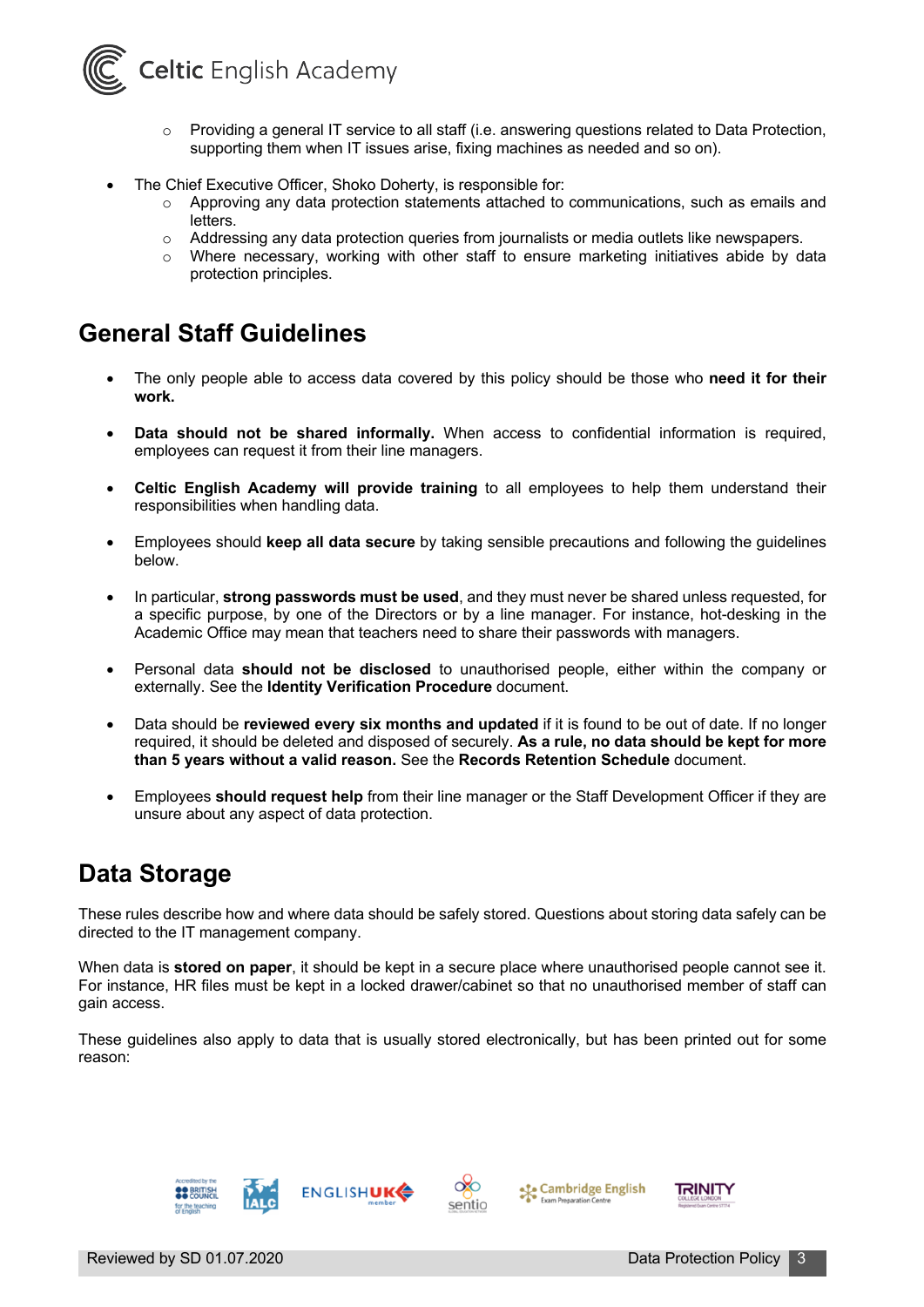

- If a paper file exists and it does not have an electronic copy which will be needed at a future point, it must be kept **in a locked drawer or filing cabinet**. Please refer to the Records Retention Schedule document.
- Employees should make sure that printouts or originals are **not left where unauthorised people could see them**, like on a printer.
- **Data printouts should be shredded** and disposed of securely when no longer required.

When data is **stored electronically**, it must be protected from unauthorised access, accidental deletion and malicious hacking attempts:

- Data should be protected by strong passwords that are changed regularly and never shared between employees.
- If data is **stored on removable media** (like a CD or DVD), these should be kept locked away securely when not being used.
- Data should only be stored on **destined drives and servers,** and should only be uploaded to an **approved cloud computing service**.
- If used, servers containing personal data should be **sited in a secure location**, away from general office space.
- Data should be **backed up frequently.** Those backups should be tested regularly, in line with the company's standard backup procedures.
- Data should **never be saved directly** to laptops or other mobile devices like tablets or smart phones. This should be saved on the secured cloud computing system or via the Google Drive Shortcut.
- All servers and computers containing data should be protected by **approved security software and a firewall IT (company to confirm).**

## **Data Use**

Personal data is of no value to Celtic English Academy unless the business can make use of it. However, it is when personal data is accessed and used that it can be at the greatest risk of loss, corruption or theft:

- When working with personal data, employees should ensure **the screens of their computers are always locked** when left unattended.
- Personal data **should not be shared informally.** In particular, it should not be shared verbally (i.e. reading out debit card information over the phone in the presence of other staff), as this form of communication is not secure.
- Data must be encrypted before being transferred electronically. The IT company can explain how to send data to authorised external contacts.
- Personal data should **never be transferred outside of the European Economic Area.**
- Employees **should not save copies of personal data to their computers.** Always access and update the central copy of any data.





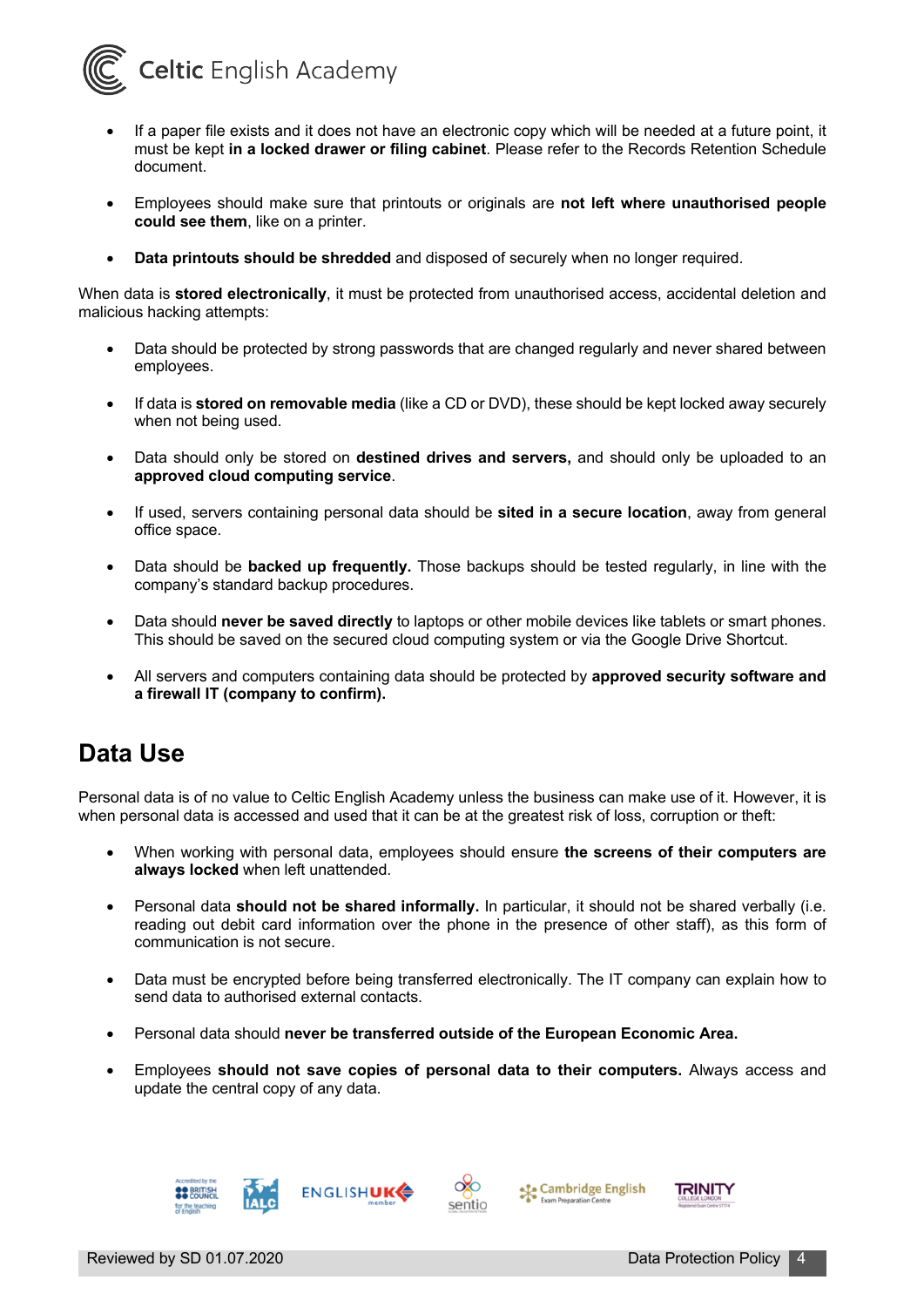

# **Data Accuracy**

The law requires Celtic English Academy to take reasonable steps to ensure data is kept accurate and up to date.

The more important it is that the personal data is accurate, the greater the effort Celtic English Academy should put into ensuring its accuracy.

It is the responsibility of all employees who work with data to take reasonable steps to ensure it is kept as accurate and up to date as possible.

- Data will be held in **as few places as necessary**. Staff should not create any duplicate data sets.
- Staff should **take every opportunity to ensure data is updated.** For instance, by confirming a customer's details when they call. Please see the Identification Verification Procedure.
- Celtic English Academy will regularly audit the information it holds on our data subjects and encourage them to maintain the accuracy of that data. For instance, the FrontDesk app allows students to update their personal information via their mobile device.
- Data should be **updated as inaccuracies are discovered** by the relevant staff member**.** For instance, if a student can no longer be reached by their stored telephone number it should be removed from the database by the staff member who discovered it.
- It is the Marketing Manager's responsibility to ensure **marketing databases are checked against industry suppression files** every six months.

# **Subject Access Requests**

All individuals who are the subject of personal data held by Celtic English Academy are entitled to:

- ask what information the company holds about them and why.
- ask how to gain access to it.
- be informed how to keep it up to date.
- be informed how the company is meeting its data protection obligations.

If an individual contacts the company requesting this information, this is called a 'Subject Access Request'.

Subject Access Requests from individuals should be addressed to the Staff Development Officer by email. The Staff Development Officer will then reply by sending the 'Subject Access Request' form to be completed by the individual making the request.

Individuals will be charged £10 per subject access request. The Staff Development Officer will respond to the request within 40 days.

After receiving a subject access request, the Staff Development Officer will always:

- verify the identity of anyone making a Subject Access Request (SAR) before handing over any information
- collect the £10 fee for the SAR
- ask for additional information that can help them fulfil the request
- note the name of the requester, date of the request and any steps taken on the 'Subject Access Request' spreadsheet
- reply to the request within the 40-day time limit